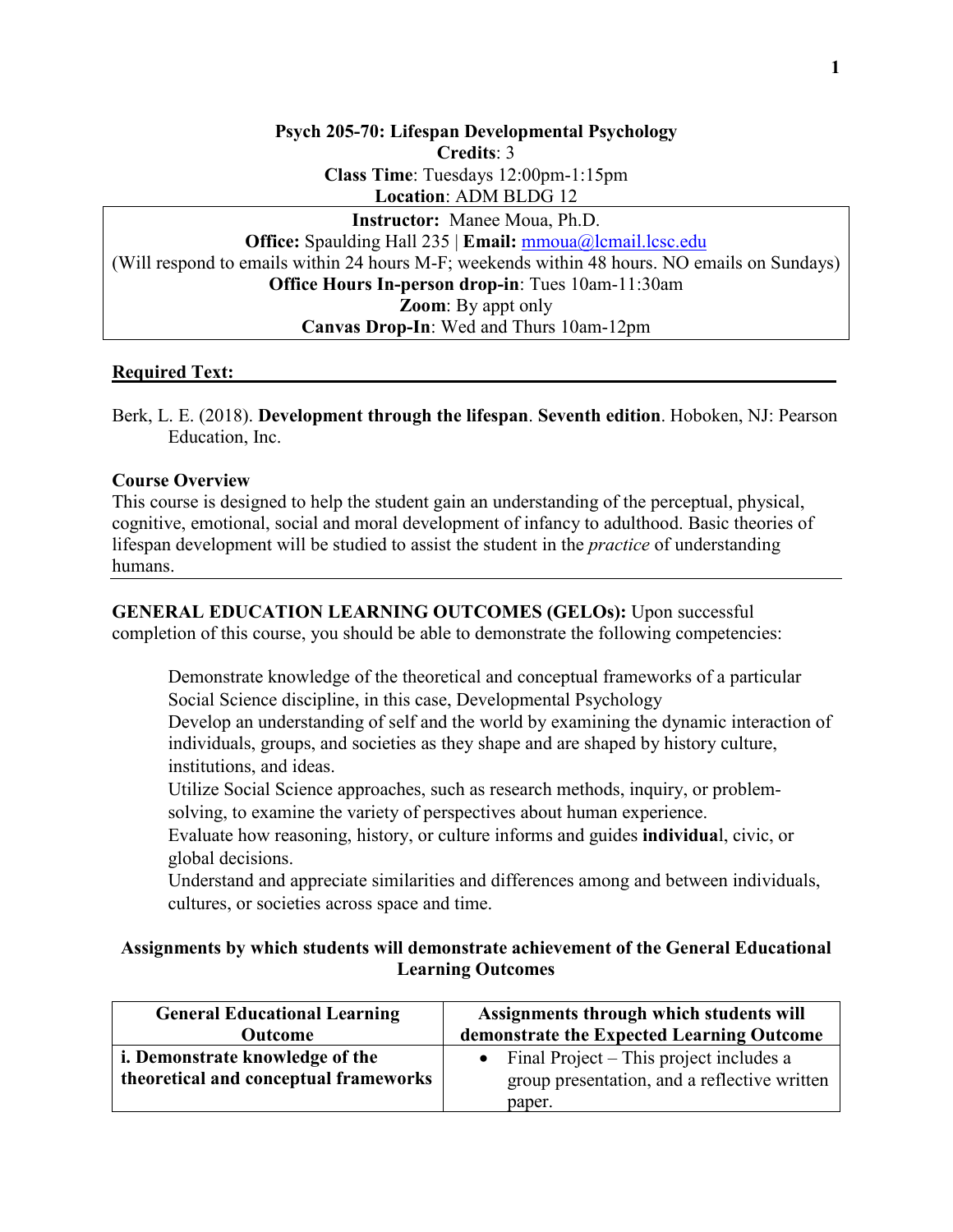| of a particular Social Science<br>discipline; in this case, Psychology.<br>ii. Develop an understanding of self<br>and the world by examining the<br>dynamic interaction of individuals,<br>groups, and societies as they shape and<br>are shaped by history, culture,<br>institutions, and ideas. | Assignments addressing knowledge and<br>$\bullet$<br>understanding of major developmental<br>psychology theories as well as facts and<br>concepts of developmental psychology<br>Case studies and field activities that will<br>collect observable data.<br>Discussion boards, quizzes, and videos<br>٠<br>Quizzes, class discussions, activities and<br>$\bullet$<br>assignments addressing knowledge and<br>understanding of major developmental<br>psychology theories as well as facts and<br>concepts of developmental psychology<br>Final Project - This project includes a<br>$\bullet$<br>group presentation, and a reflective written |
|----------------------------------------------------------------------------------------------------------------------------------------------------------------------------------------------------------------------------------------------------------------------------------------------------|------------------------------------------------------------------------------------------------------------------------------------------------------------------------------------------------------------------------------------------------------------------------------------------------------------------------------------------------------------------------------------------------------------------------------------------------------------------------------------------------------------------------------------------------------------------------------------------------------------------------------------------------|
|                                                                                                                                                                                                                                                                                                    | paper.<br>Case studies and field activities that will<br>collect observable data.                                                                                                                                                                                                                                                                                                                                                                                                                                                                                                                                                              |
| iii. Utilize Social Science approaches,<br>such as research methods, inquiry, or<br>problem solving, to examine the<br>variety of perspectives about human<br>experiences.                                                                                                                         | Class discussions, quizzes, activities and<br>$\bullet$<br>assignments addressing knowledge and<br>understanding of major developmental<br>psychology theories as well as facts and<br>concepts of developmental psychology<br>Final Project – This project includes a<br>$\bullet$<br>group presentation, and a reflective written<br>paper.<br>Case studies and field activities that will<br>collect observable data.                                                                                                                                                                                                                       |
| iv. Evaluate how reasoning, history, or<br>culture informs and guides individual,<br>civic, or global decisions.                                                                                                                                                                                   | Quizzes, class discussions, activities and<br>$\bullet$<br>assignments addressing knowledge and<br>understanding of major developmental<br>psychology theories as well as facts and<br>concepts of developmental psychology<br>Final Project - This project includes a<br>group presentation, and a reflective written<br>paper.<br>Case studies and field activities that will<br>collect observable data.                                                                                                                                                                                                                                    |
| v. Understand and appreciate<br>similarities and differences among and<br>between individuals, cultures, or<br>societies across space and time.                                                                                                                                                    | Quizzes, class discussions, activities and<br>$\bullet$<br>assignments addressing knowledge and<br>understanding of major developmental<br>psychology theories as well as facts and<br>concepts of developmental psychology<br>Final Project - This project includes a<br>$\bullet$<br>group presentation, and a reflective written<br>paper.                                                                                                                                                                                                                                                                                                  |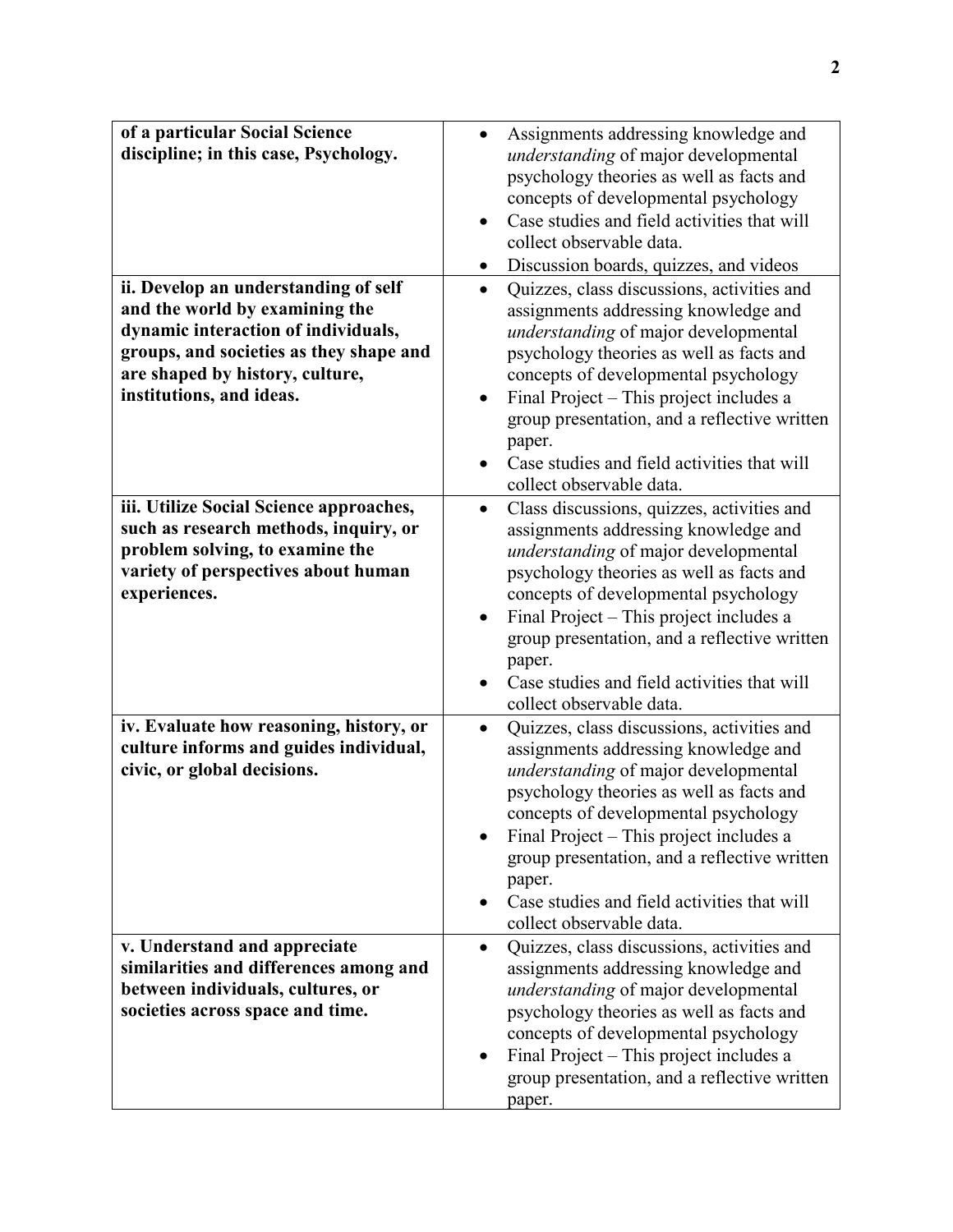| Case studies and field activities that will |
|---------------------------------------------|
| collect observable data.                    |

**Course Goal / Connection with Teacher Education Standards** This course is designed to help students meet the LCSC teacher education program's standard #2: "The teacher is knowledgeable of how children, as individuals and in groups, learn and develop and how instruction can be provided to support the intellectual, social, and personal development of all types of learners."

## **Grading Weight**

### **In-Class and Canvas Modules (8 Modules)**

- Canvas Modules 30%
	- o Canvas Assignments
	- $O & A's$
- Class Assignments & Participation 30%
	- o In-class participation
- Ouizzes  $10\%$

# **Final Group Project and Reflective (Individual) Paper 30%**

*\*Additional assignments or extra credit points may be added at any time throughout the semester at my discretion*.

### **Course Assignments and Expectations**

## **MODULES**

The semester course is divided up into modules. Each module will cover at least 2 weeks' worth of contents and activities. There will be various tasks that you must complete by the end of each module deadline. **Make sure you read through all instructions and check the deadlines for each module carefully.** All documents, assignments, submission links, quizzes, etc. will be in its respective module folder.

Each module will be available to view according to the dates on the schedule. Please read and follow the directions on each module carefully and submit assignments as requested. Every module will have various components, assignments and expectations that is required to be complete by its deadlines in a timely manner. It is your responsibility to do the readings and watch the videos for each module.

## *Module Quizzes*

Quizzes are only worth **10**% of your grade. The purpose of the quizzes is not to stress you out, but instead, help you check-in on what you have learned in the module. Quizzes will cover reading assignments, assigned videos, and online discussions. Quizzes are mainly multiple choice. It will be timed, can only be taken once, must be taken in one sitting, and cannot be made up or taken at any other time.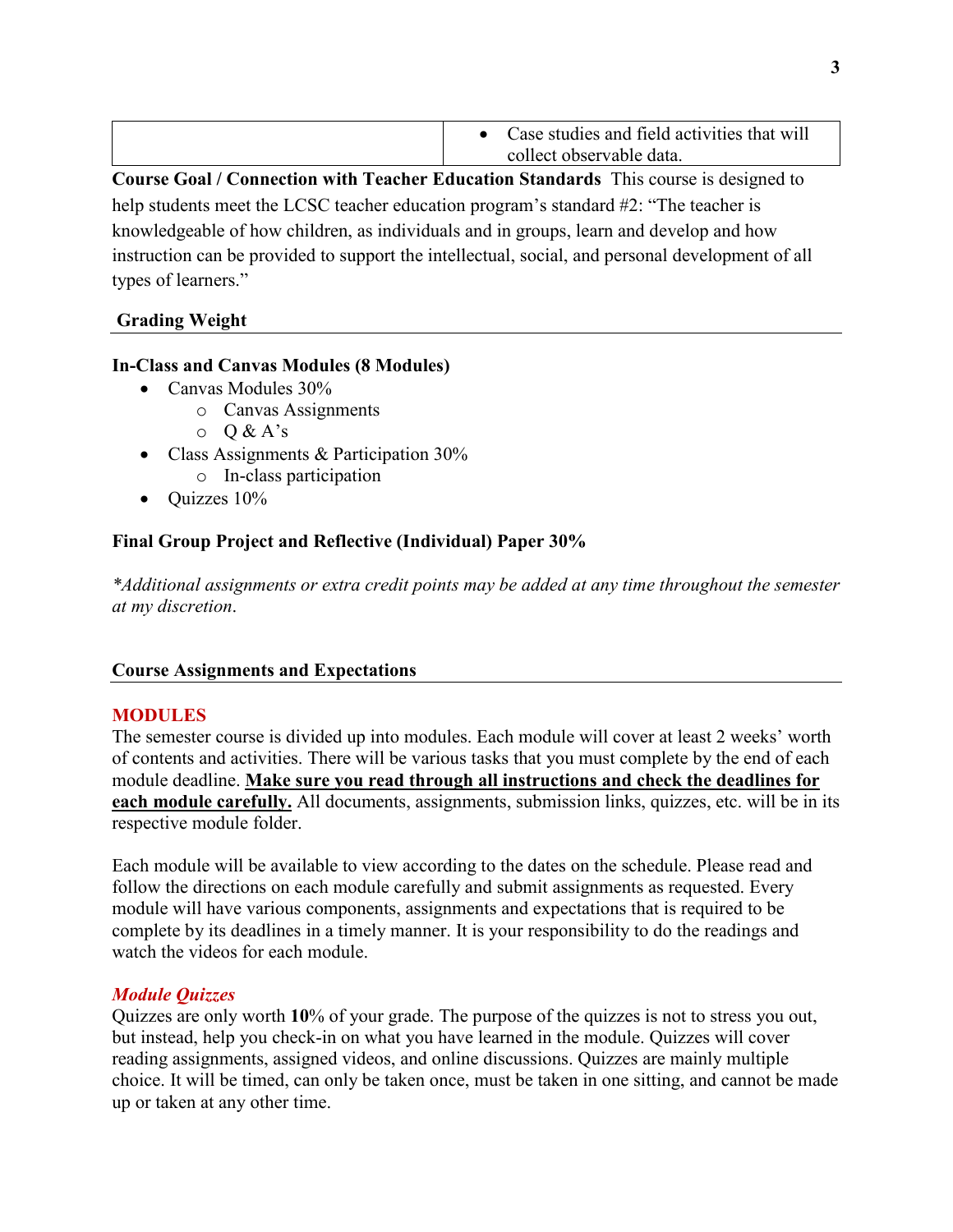\*\*Important\*\*In addition, quizzes require you to download Respondus Lockdown Browser. Please watch the videos to help set this up in advance and make sure your computer is compatible. Chromebooks are not compatible.

No **retakes or make-ups for module quizzes.** It is VERY important to save your answers frequently! Don't wait until the last minute to take quizzes to avoid any technical or personal issues that may arise.

### *Module Q&A Assignment Participation*

**Participation:** Attendance, by itself, is insufficient. For each class session, all students are expected to competently engage in its events and **submit via email to me 2 key discussion questions to discuss with your peers about the readings for the week by it's deadline.** Please check your course Canvas for each chapter's Q&A assignment.

### **Questions or Key Discussion Points should:**

- Ask critical questions on topic of readings that will challenge, clarify, and/or engage class to think more critically about the content.
- Allow others and yourself to engage in a safe space
- Be willing to be openminded to listen to constructive feedback, thoughts, and perspectives.
- Allow others and yourself to be able to understand or listen to real-lived experiences and stories from another lens.
- Create a safe space to share knowledge of one's own personal experiences that relates to the content, which can contribute to build culturally inclusive spaces that will continue to empower our voice as well as others.

Second question can continue with the same statement to push the dialogue further OR focus on a different section entirely.

### **Please have a copy of your Q&A ready to discuss in class.**

## **FINAL GROUP PRESENTATION**

This final presentation will focus on a specific age group/stage of life. The final group presentations will be presented at the end of the semester. Each group must prepare to do a thorough research presentation on their age group and prepare a well thorough presentation that aims to teach others about this stage and propose why their age group is the most important and is consider the BEST time of a person's life. More detail instructions and a rubric will be posted on Canvas.

### **FINAL REFLECTION PAPER**

The final reflection paper is a summary and reflection of what you've learned throughout the course by applying and reflecting on some of the theories and stages of development to your own life. You should be able to connect to the different stages at a personal level where you can evaluate your own life and development based on the information that has been learned. In addition, reflect on your group project and your involvement. More detail information will be provided on Canvas.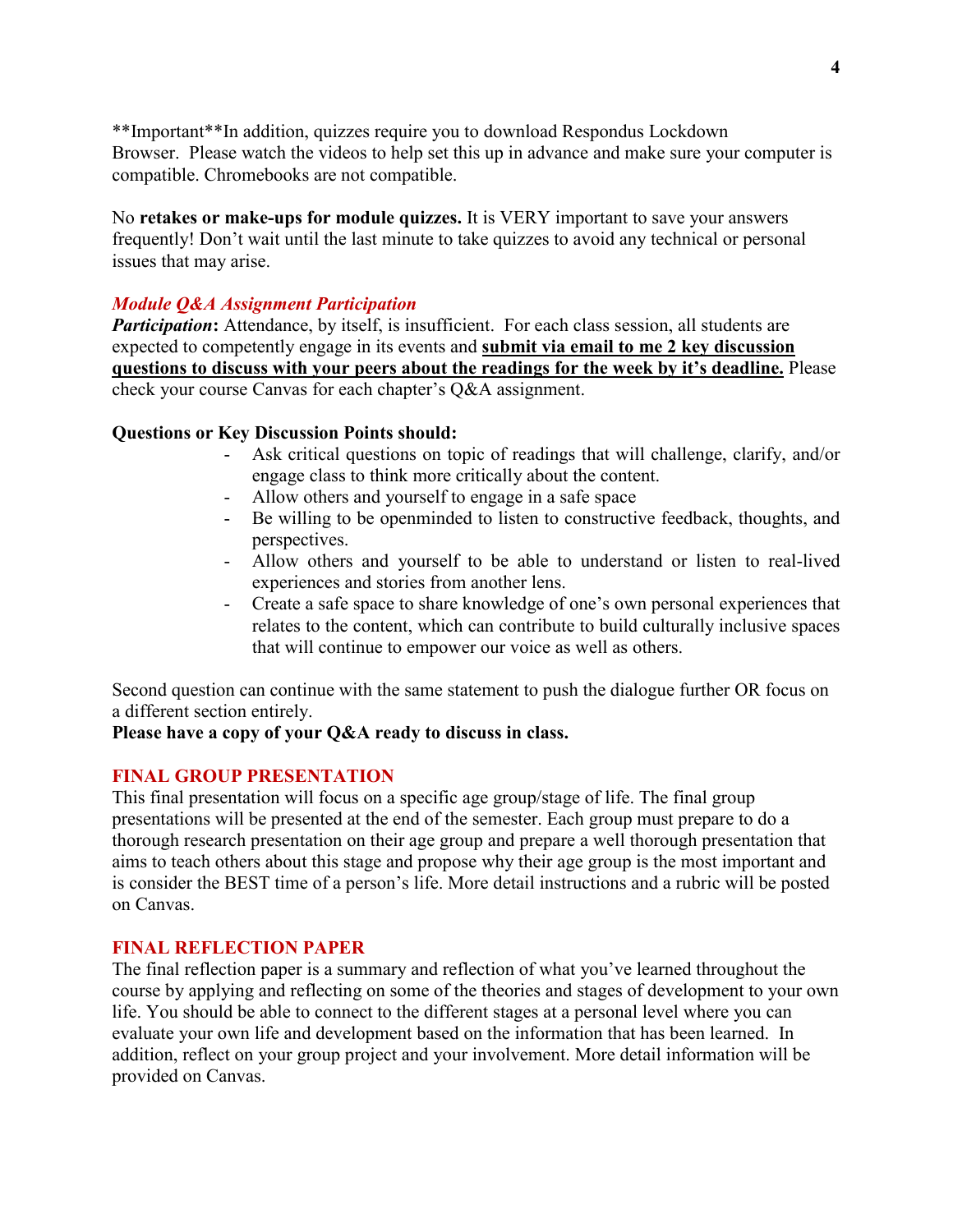### **Hybrid/Canvas Expectations and Attendance Policies**

### **Hybrid Class**

As a hybrid class, we will only meet once a week. The remaining class time involves your required participation online. All assignments, instructions, and rubrics will be on Canvas, so please make sure that you are checking and being active on Canvas every day. It is expected that all students come to class prepared for discussion on chapters covered in the module for the week. Class time will NOT be for lectures, but instead, focused more on case studies and activities related to the scheduled topics for further engagement.

**In-Class:** Please make sure that you come to class prepared and ready to engage in activities and discussion related to the readings. Masks are to be always worn. If you have a laptop, feel free to bring your laptop and/pr cell phones. We will have many activities in class that will utilize the internet or your Q&A assignments. However, phones and laptops will be used only for note taking or class activities. Please do not check social media , other classes, or texts during class time.

**MASKS: To maximize protection from the Delta variant and prevent spreading it, LC State is requiring all members of the campus community – regardless of vaccination status – to wear a face covering in indoor spaces where others are present, at least through the post-holiday weekend infection window (Friday, Sept. 17).**

*ATTENDANCE Policy*: There will be **no** attendance policy (i.e., points deducted, or attendance taken). However, it is required and expected that you attend class for all scheduled course times. We will have class activities and assignments with points on various days throughout the semester. IF you miss the class assignment, you will lose points on those days, unless you have arranged things in advance with me. There will be NO zoom options. Unexcused absences will NOT be allowed for any make ups whatsoever.

IF you are feeling sick or think you may have Covid-19, please do not come to school. You do not need to let me know ahead of time if you are sick. Please follow campus procedures for this by reporting it immediately.

There will be NO excuses for missing module assignments/tasks unless you have talked to me far in advance on any emergency circumstances.

## **Respect for Diversity and Universal Learning**

Regardless of race, color, age, sex, religion, national origin, disability, veteran status, gender identity, or sexual orientation, you will be treated and respected as a human being.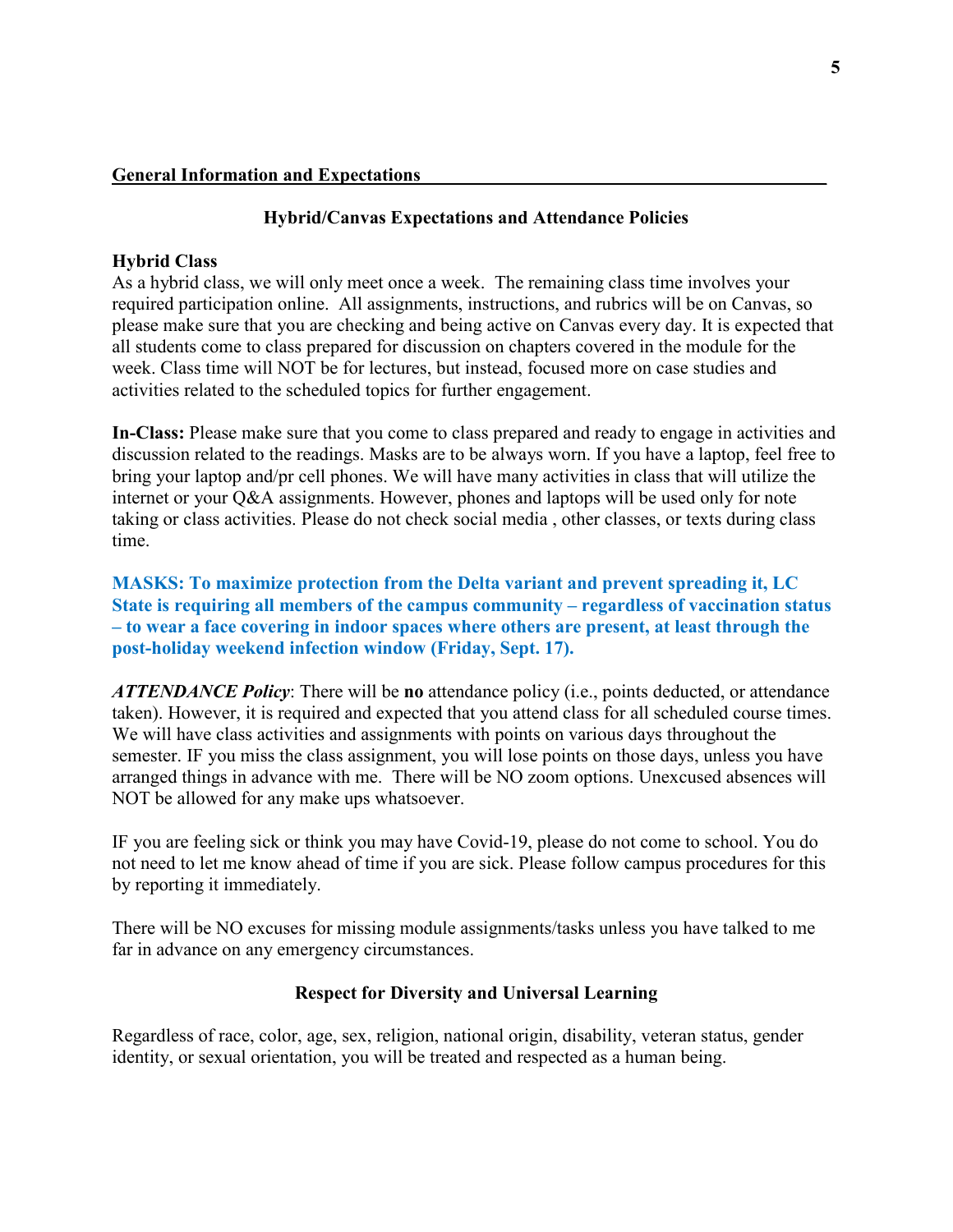I am committed to the principle of universal learning. This means that our classroom, our virtual spaces, our practices, and our interactions be as inclusive as possible. Mutual respect, civility, and the ability to listen and observe others carefully are crucial to universal learning. Active, thoughtful, and respectful participation in all aspects of the course will make our time together as productive and engaging as possible.

Learning is most effective when the classroom is comfortable, challenging, and fun. As such, we as a group must cultivate mutual respect for ideas, freedom/ability to speak in class, and a professional tone. I will, consequently, not tolerate any form of disrespect geared towards me or another in class, cursing of any kind, dishonesty, or disruptive activity. Spirited engagement and exciting disagreement, however, are encouraged.

## **What to Expect for Class and How to Prepare**

### *[This is tentative and can change throughout the semester]*

With all of the new changes to our inability to be together as a whole class, the class experience will be very different. As we continue to experience these challenges, I ask you to be flexible and patience in and out of the classroom.

### *Here are a few things to expect during class time:*

- A mix of zoom and in-class. What this means is that although we have one group in-class, we will also have other groups on zoom synchronously. Therefore, class activities and discussion will be much more slowed paced and alternating between me (the professor) checking in the zoom and the classroom. I do hope to have in-class students help monitor the chat in zoom.

- Whether you are in the in-class group or zoom for the day, come prepared to discuss previous chapters. I will not lecture or cover everything in the chapters during class time. Class time will often look more like the following:

- o **Discuss Big Ideas or Main Points of Chapter #** (Students in and out of the class should be able to contribute to this).
	- Class time will typically focus on the chapter(s) covered in the current open module.
- o **Engage in class discussion or activities** relevant to the chapter contents.
- $\circ$  Bring laptops to in-class. We may not necessarily have small group discussions, but there may be times I will ask those who are in-class to also be logged onto zoom to pair up with students online for various activities. In addition, I will be using more online programs and apps for activities (i.e., Kahoot).
- o Class will end earlier than normal now due to cleaning. Per request by new Covid-19 policies, each in-class group must help with cleaning before leaving.

### **Online Canvas Expectation**

It is expected that you are checking and are active on Canvas a few times a week. In order to succeed, be sure you are staying on top of all tasks in each individual module. Do NOT wait until the last day to submit assignments or do your quiz.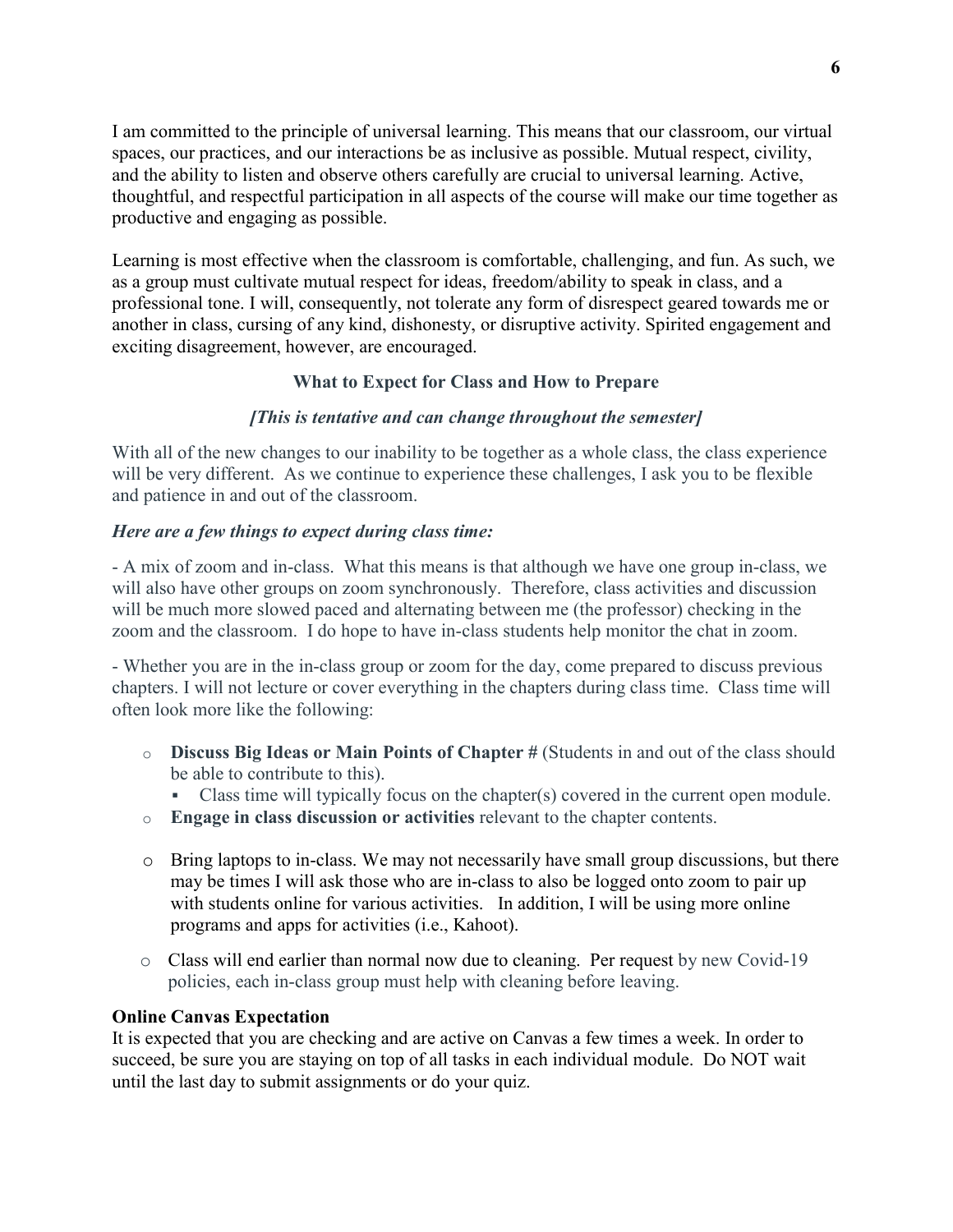### **Class during Covid-19**

As you know, we are still in the middle of a pandemic, and it if far from over. It is important to be aware that information about the virus, procedures and policies are constantly changing. Therefore, our learning environment and academic plans can continue to change as well. We must stay flexible and open minded. The hybrid course has been formatted to easily transition to fully remote learning if LC requires it at any time during the semester.

We are fortunate to be able to meet and continue with learning during this unusual time. As we pursue learning together, I strive to keep the following guiding principles (inspired by The Chronicle of Higher Education and Dr. J. Tham).

- 1. Put people first. As we are learning about understanding human behaviors and development and its theories in this course, I would hope we practice empathy and be cognizant that our own reality (day-to-day life) can be imposed upon others whose lives may differ drastically from ours.
- 2. Stay informed. It's important to stay educated about the development of the public health situation and make informed decisions about our personal, social, and professional lives. If you are feeling sick or just not well, do NOT come to class. Please stay home, rest and stay in communication with your professors.
- 3. Communicate early and often. Even when we are physically and socially distancing to help stop the spread of virus, we can remain connected through various platforms. Always reach out if out need anything necessary to support your learning and own well-being.
- 4. Take care of yourself. Celebrate big and small accomplishments. Stay flexible and openminded. Be kind to one another.

## **Writing Expectations**

### *(This is applicable to ALL writing assignments)*

I expect all students to use APA style, 12-point font, 1-inch margins, double space, and proper labeling, grammar and headings on all papers and assignments. It is also expected to use correct citations of references within each paper. I highly suggest you use spellcheck, writing resources or other forms of writing support applications (i.e., Grammarly, etc.). If I find too many grammatical errors to where it becomes distracting from the content, I will start to deduct points. If you have any questions or concerns about writing or APA style, please let me know.

For those unfamiliar with APA style, please consult the American Psychological Association www[.View APA style here](http://www.apastyle.org/) [www.apastyle.org] or Purdue University's OWL website [View](https://owl.english.purdue.edu/owl/section/2/10/))  [Purdue Owl Page here](https://owl.english.purdue.edu/owl/section/2/10/)) [https://owl.english.purdue.edu/owl/section/2/10/] Library resource<https://lcsc.libguides.com/c.php?g=436547&p=2976121>

### *Suggestions for Writing and Criteria for Grading*

Grading of paper assignments will be weighted as follow: (*points will vary depending on the assignment and length of assignment.*)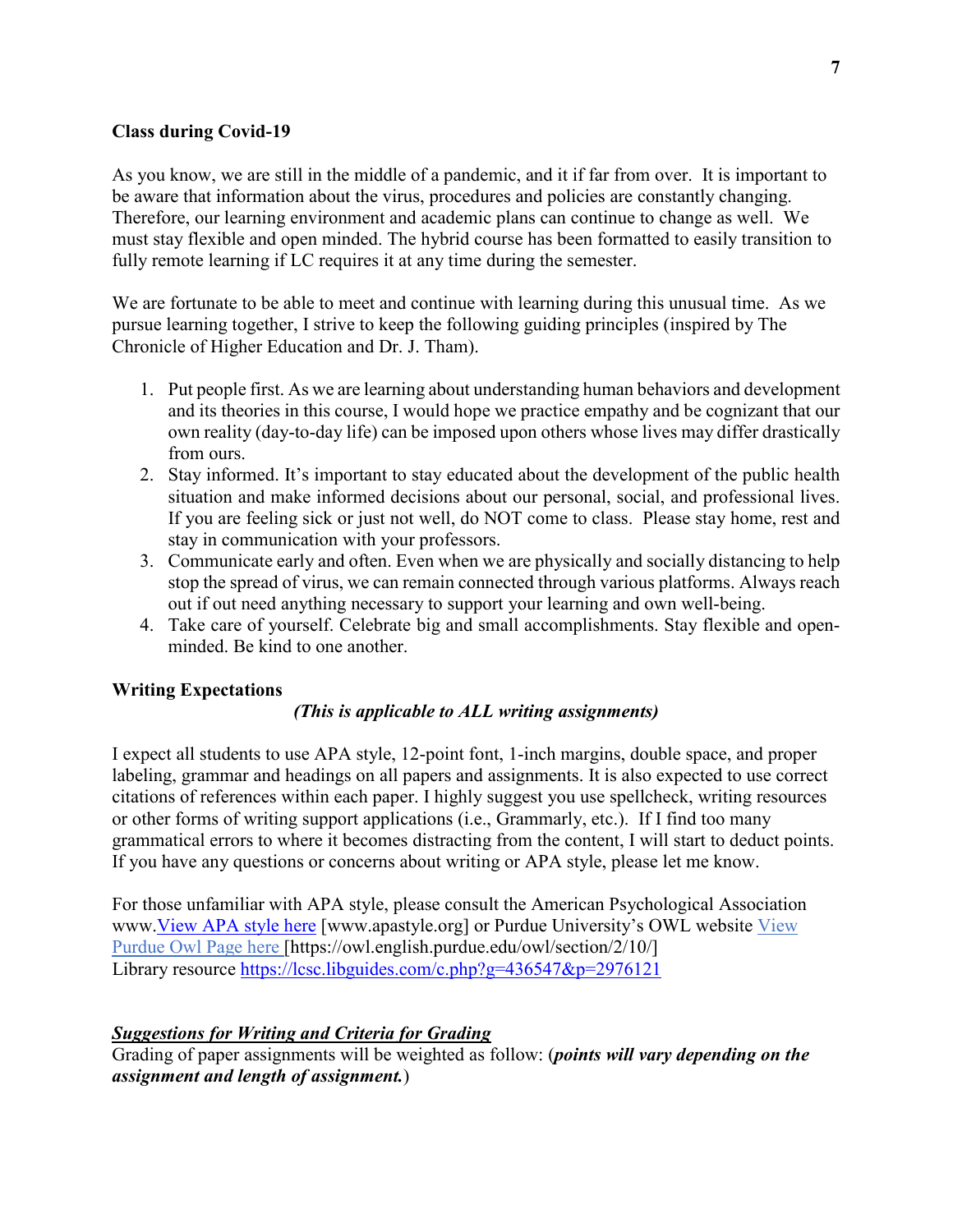**1) Grammar, writing skills, APA style (10%)** 

**2) Development of a theme, denotation of a specific stance (20%)** 

**3) Use of examples that are relevant and supported by text and peer-reviewed resources (20%)** 

**4) Creativity and depth of thinking (20%)** 

**5) Integration and application; followed instructions and expectations of the paper (20%)** 

More specific information on each dimension is provided below.

1. **Quality writing skills**. Write directly and informally yet write in standard English. I encourage you to use personal examples and to support your points with these examples when appropriate. Make sure your essays reflect college-level writing skills. Use complete sentences, develop your paragraphs, check your spelling, and put together a paper that reflects quality. You might ask someone to proofread your paper. Furthermore, paper is formatted following the APA guidelines and standards. This includes proper headings and title pages, etc. I do not require a cover page or abstract for most paper, but you must have proper headings, title, name, reference page, etc.

2. **Development of a theme**. Look for a central theme or central message in each essay. Make an outline and check to see that each point in your outline pertains to your central message. In particular:

- Create a short title for each essay that conveys your basic idea.

- State your message concisely in your opening paragraph.

- Have a solid and impactful concluding paragraph.

- The theme should be clear, concise, and specific (rather than global and generalized).

Do not write in a general and abstract manner, or else your essays will lose a clear focus.

- Develop your thoughts fully, concretely, and logically (rather than rambling or being vague and wordy).

- In terms of form and organization, your paper should flow well, and your points should relate to one another. The reader should not have to struggle to discover your intended meaning.

- Give reasons for your views rather than making unsupported statements. In taking a position, provide reasons for your position.

- Cover an issue or idea well and in depth, rather than spreading yourself too thin. For each essay, narrow down your question or topic so that you can manage to develop central paragraphs that expand on your theme.

3. **Use of examples and resources**. In developing your ideas, use clear examples to illustrate your point. Draw upon personal examples, and/or apply theoretical concepts to a hypothetical but realistic setting. Tie your examples into the point you are making (but be careful not to give too many details or get lost in personal examples). Most importantly, you MUST use peer-reviewed resources and/or the textbook to support your ideas. You MUST also use in-text citation to avoid any plagiarism. Learn how to paraphrase information. Do NOT put down quotes longer than 2 sentences. If you have questions about this, please talk to me OR look through the APA website or other websites I've provided.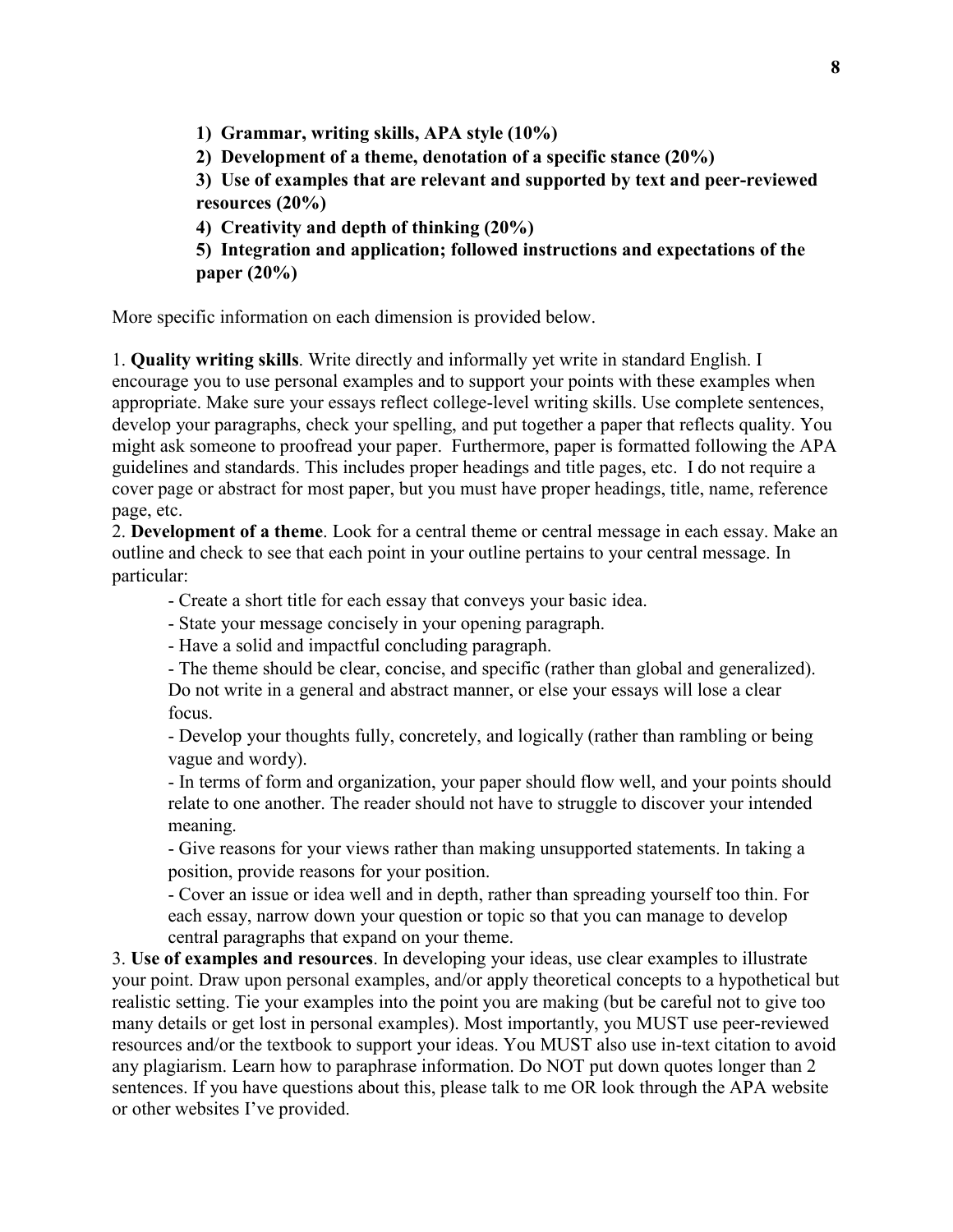4. **Creativity and depth of thinking**. Write a paper that reflects your own uniqueness and ideas, rather than merely giving a summary of the material in the books. For example:

- Approach the material in an original way.

- Focus on a particular issue or topic that you find personally significant. Since you have a choice in what aspect to focus, select an aspect of a problem that will allow you to express your beliefs.

- Show depth in expanding on your thoughts.

5. **Integration and application**. Your papers should emphasize an integration of perspectives and application of theory/principles to practice.

- Demonstrate that you know the material, or the issues involved through an integration and synthesis of theories, accurate understanding of theoretical concepts, critical evaluation of theories, and ability to apply ideas to practical situations.

Demonstrate that you understand and followed the instructions and criteria of the paper assignment. This varies between assignments.

- If you are writing a theory essay, focus on those specific aspects of the theory that you'd most like to incorporate into your own style of counseling. Stress the implications for counseling practice. Rather than writing merely about a theoretical issue, show how this issue has meaning in a counseling situation.

- Apply your ideas to specific populations with which you expect to work – both in counseling and non- counseling situations. You may want to apply your essays to teaching, working with the elderly, working in corrections, working with adolescents, etc. Make this a personal and meaningful experience.

- In writing about ethical issues, be sure to zero in on a specific message. What do you most want to convey?

### **Saving Your Work**

When you submit your work online Canvas, please save your documents appropriately. [Name.Assignment.Course]

For example, "JaneDoe.TheoryPaper.DevPsyc.doc"

## **Netiquette**

Please get in the habit, if you do not already, using proper and professional *netiquette*, "*guidelines that govern behavior when communicating on the Internet*" (Shea, 2004). This is important, especially with emails to faculty, staff and others in academia and professional settings.

Email hours are M-F during regular business hours. Emails received on Friday after 5PM, or during weekends, should expect a response Monday morning. To ensure a response, all emails must adopt proper netiquette, for example:

- *Identify yourself*: Use a salutation (i.e., Hi Dr. Moua; Dear Professor Moua; etc.) and end with your name (i.e., Sincerely, YOUR NAME; Thank you, YOUR NAME; etc.)
- *Include a subject line*: Provide a descriptive phrase in the subject line that informs me of the topic of your message (i.e., PSYC205: Question)
- *Be concise*: Use appropriate language. Emails are not texts, tweets, or FB posts.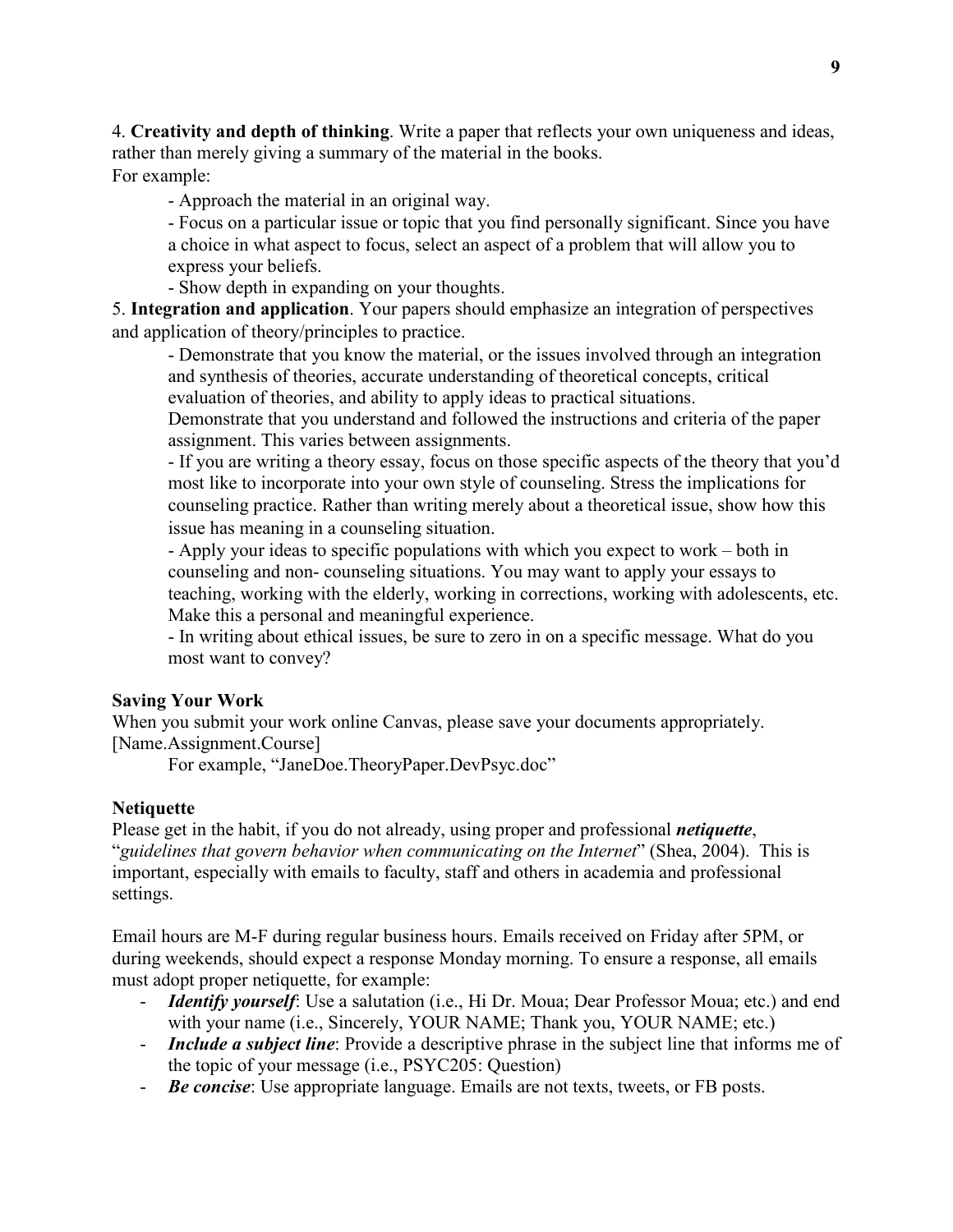- o Note 1: Email me to raise a question or concern related to course topics; to inquire about class standing; to share a news article, etc.
- o Note 2: DO NOT email me inquiring about an item that can be found on the syllabus (i.e., did I miss anything in class? Or what are your office hours again?)
- $\circ$  Note 3: I reserve the right to not respond to emails that do not adhere to these guidelines. Double check before hitting that send button!

For more information on netiquette:

<https://www.education.com/reference/article/netiquette-rules-behavior-internet/> <http://www.albion.com/netiquette/corerules.html>

### **Late Assignments**

Deadlines are listed on each course modules and must be submitted via Canvas in its respective submission links, unless otherwise specified. Deadlines may be subject to change by me depending on circumstances, and in this case, the class will be notified of changes in advance. **It is your responsibility to finish each module on time**. I *do* accept late assignments; however, I will deduct 10% each day pass its deadline up to 3 days. Anything turned in after that will not be given any points higher than 50% of the points (i.e., *if it was a 100-point paper turned in at the end of the semester, you'll get no more than 50 points – not including other points deductions from rubric requirements*). If you need specific deadline accommodations, you must talk to me far in advance and have appropriate justification (i.e., attending a conference).

### **Cell Phone Policy**

Please do not play on your phone in class. Cell phones should be turned off (or on vibrate) and stored with personal items. Students who are designated as emergency caretakers or in an emergency situation may use phones with respect for the instructor and other students by keeping phone on vibrate and excusing themselves momentarily if needed. Please inform me before each class if you are the emergency caretaker or in a situation where you must have access to your phone that day.

### **Academic Honesty**

Part of the mission of Lewis-Clark State College is to educate students to be ethical. Students share with the faculty the responsibility for academic honesty and integrity. The college expects its students to do their own academic work. In addition, it expects active participation and equitable contributions of students involved in group assignments. No copying will be accepted. Students who violate this will receive an F as a final grade in this course and will be reported.

### **The following acts of academic dishonesty are NOT acceptable:**

\* **Cheating:** using or attempting to use unauthorized materials, information, or study aids in any academic exercise (e.g., an exam). You are NOT allowed to use other resources, such as browsing the internet outside of Canvas while taking quizzes or exams.

\* **Fabrication:** unauthorized falsification or invention of any information or citation in an academic exercise (e.g., a paper reference).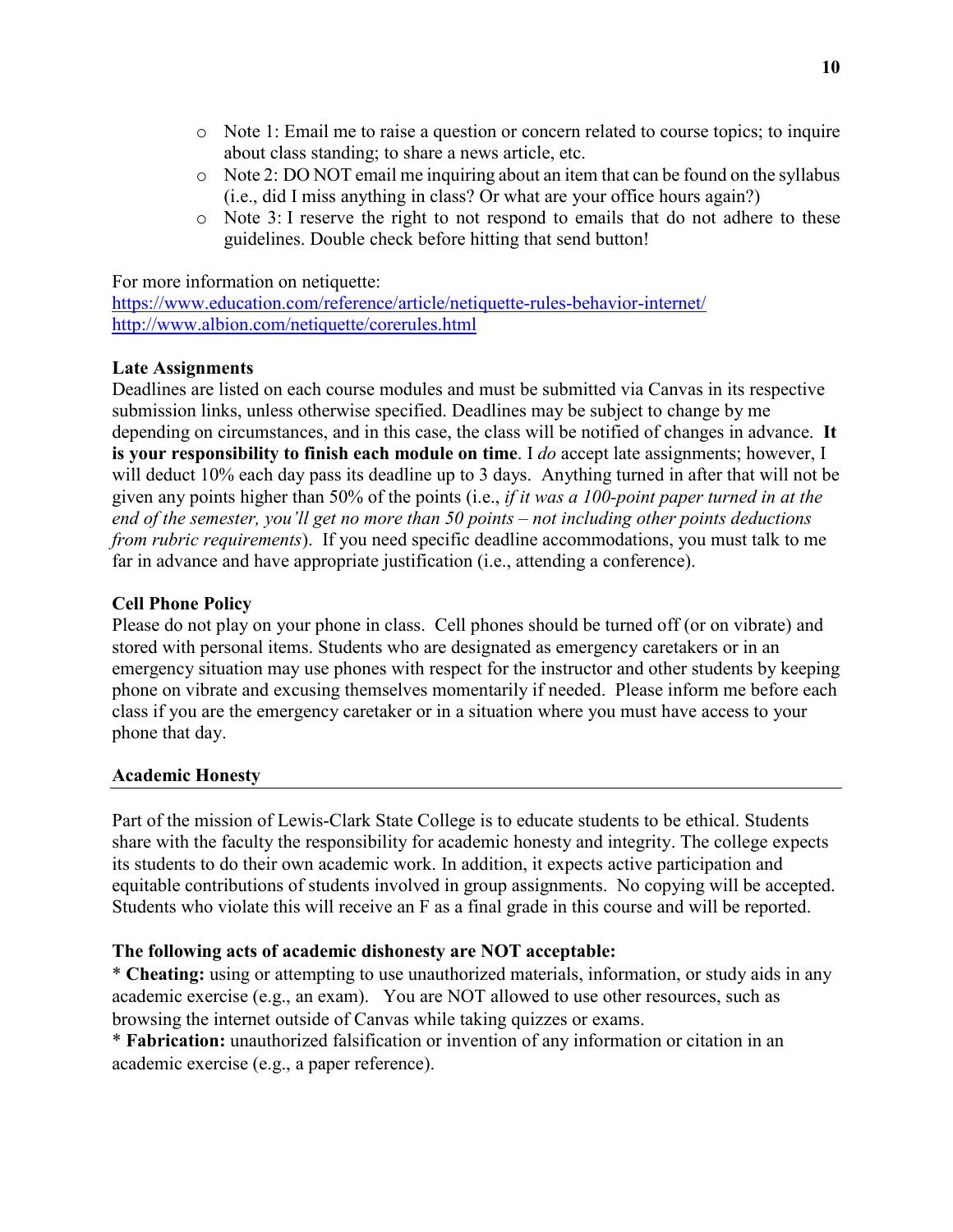\* **Plagiarism:** representing the words or ideas of another as one's own in any academic exercise (e.g., failing to cite references appropriately or taking verbatim from another source). \* **Facilitating academic dishonesty:** helping or attempting to help another to commit academic dishonesty (e.g., allowing another to copy from your test or use your work).

**Please do not recycle papers.** It is expected that all papers that are submitted must be created for the purpose of this course only. I may allow recycled contents with proper citations and paraphrasing if you discuss it with me beforehand; however, it must also be relevant and meets the criteria and writing expectations for the assignment.

### **PLAGIARISM**

To avoid plagiarizing, you must make sure you are paraphrasing, summarizing valid resources in your own words, and adding proper in-text citations to ALL of your work. LCSC utilizes SafeAssign program to scan for all copied/plagiarized work. If you are found with any percentage of work higher than 5% (not including your references) with NO citations, you will be contacted by me for further discussion and process AND/OR be reported to Student Conduct, which will also result in a zero.

### **Student's with Disability**

If you need course adaptations or accommodations because of a disability, emergency medical situations, or if you need special arrangements in case the building must be evacuated, please make an appointment to talk with me. Make sure you submit your required forms from the center of Accessibility Services in the beginning of the semester to ensure your accommodations are met. You may also request the center to email me the forms directly. For any inquiries or questions about accommodations: Accessibility Service Email: [accessibilityservices@lcsc.edu](mailto:accessibilityservices@lcsc.edu) Phone: (208) 792-2677 Office location: Library Rm 161.

*Note: The syllabus is subject to minor changes or updates at the professor's discretion at any time throughout the semester. Changes to assignments and grading will be given proper notification well in advance.*